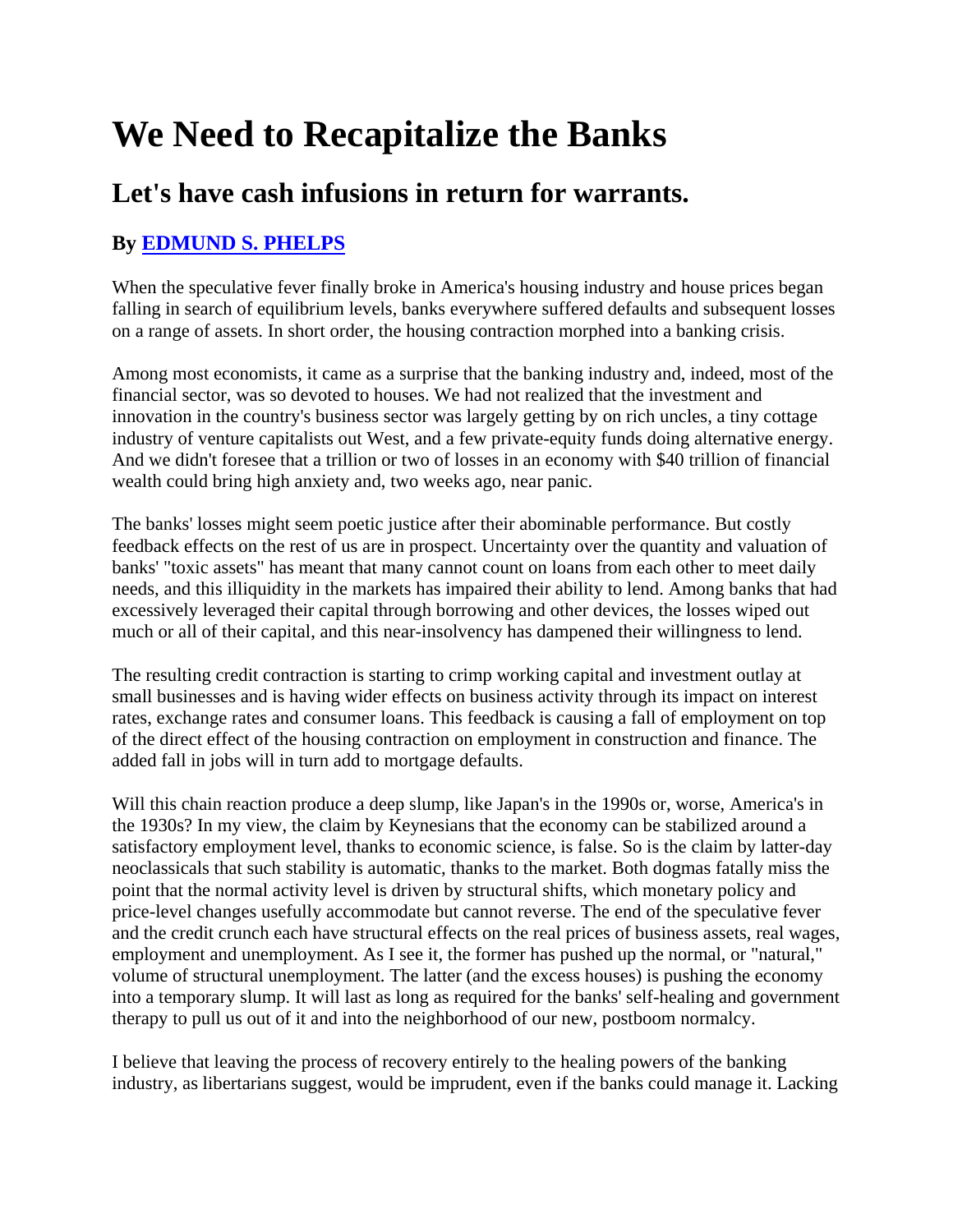much government intervention, Japan's recovery took a decade. Sweden's recovery, with state intervention, took hardly any time at all.

Right now our banking industry is barely operational. Whatever the corrective surgery indicated, the priority is to get the system operating again. Delay would be costly and risky.

The most discussed of the proposed programs would address banks' toxic assets by authorizing the Treasury to buy them, issuing debt to finance the purchase. Proponents of this program add that the government's eventual sale of the assets purchased might repay the investment with a profit -- grossing, say, an 8% rate of return while paying 4% interest.

House Republicans and some economists object, saying that the government could attain its goal with a bigger or surer profit by selling the banks "default insurance" on their distressed assets: the premiums paid are hoped to far exceed the default costs. To me, government entry into the default insurance business is little different from government purchasing the assets. It is not clear to me that selling default insurance would be more profitable.

House Democrats want a parallel program that would help defaulting mortgage borrowers to avoid foreclosure -- to help them "stay in their homes." Such a step might set an undesirable precedent in economic policy. If, after investing in my vocational training, I cannot make it in the line of work I chose -- not at the real wage that the market has since established, at any rate - will I be entitled to help from the government to "stay in my work"? Furthermore, many defaulters are housing speculators not families caught up in an adjustable rate mortgage they did not understand. Finally, the overinvestment in houses does not present the systemic risk of economic breakdown that the overextension of credit does.

However, the program to revive the operation of the banks through purchase of the toxic assets faces a sticky wicket. If the government sets the prices too low, the banks will supply little of their assets; they will prefer to hold them to maturity in order to get the price appreciation for themselves. The Treasury will then need to raise the terms. But that may cause the banks to hold off longer, speculating on still better terms ahead.

If, instead, the Treasury sets its prices too high, its funds will go far enough to buy only a portion of the toxic assets offered in response. Thus, it is not certain that such a program would work to clean out the toxic assets at all quickly. Subnormal operation of the banking industry might drag on for a few years.

A program of asset purchases, however needed, is limited in scope. It cannot be counted on to increase the equity capital of the banks -- to shore up their solvency. Underpaying for the toxic assets would actually inflict a further loss of capital. Overpaying the banks for their toxic assets could contribute capital, but that may not be politically feasible or attractive.

So it is clear that the main prong of any "rescue" plan must serve to advance the recapitalization of the banks. Cash transfusions in return for warrants are a good way to do it, as it lets taxpayers share in the upside. The rescue of Chrysler used warrants. This past Monday the FDIC got \$12 billion in preferred stock and warrants in the deal that saw Citigroup buy Wachovia. The